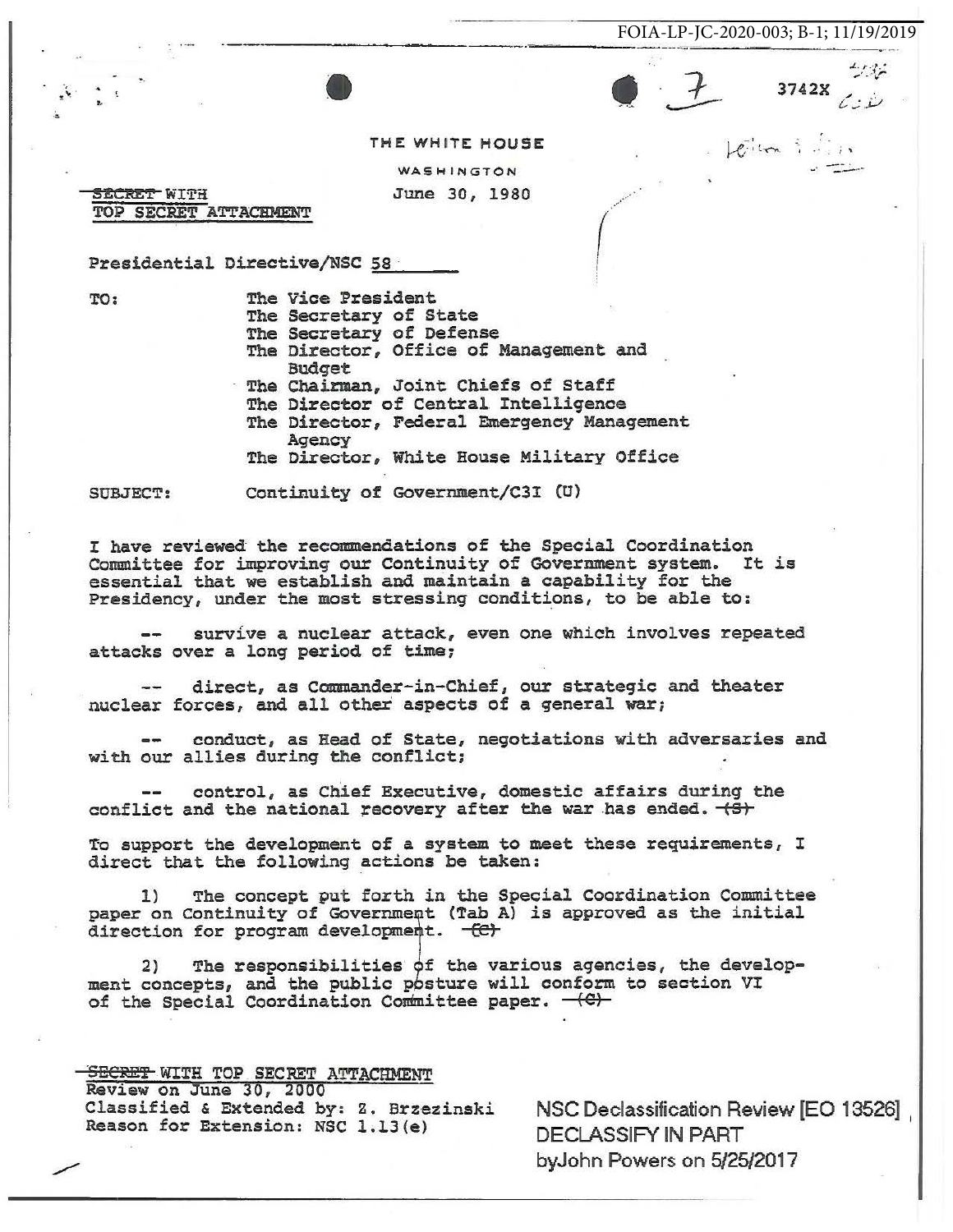3) An interagency steering group, chaired by the NSC staff, and consisting of representatives of the White House Military Office, the Secretaries of State and Defense, and the Directors of Central Intelligence, FEMA, and OMB, will oversee the development and validation of the recommended concepts. (C)

A Joint Program Office will be established under the  $4)$ Secretary of Defense. It will work in close cooperation with the Director of FEMA to refine, develop, validate, and implement this concept, responsive to the requirements of the Secretary of Defense and the Director of FEMA. (C)

The Joint Program Office will:

- define overall responsibilities for development, management, and operation of a deployed system;
- prepare a detailed program for use of FY 1981 and FY 1982 funds;
- develop and refine the operational requirements;
- supervise the development of a series of tests and exercises to validate the concept;
- plan for the program to be fully operational to support at least five successors by 1984 and at least ten by the late 1980s;
- submit alternate program plans and budgets, a proposed exercise program, and recommendations concerning the division of funding responsibilities between FEMA and DOD and the degree of program classification to the Special Coordination Committee for review within three months. In the interim, program details will continue to be classified. (C)

Consistent with the above guidance, and in close coopera-5) tion with the JPO, FEMA will:

|  | continue to improve, pending development of a new      |             |               |  |    |  |
|--|--------------------------------------------------------|-------------|---------------|--|----|--|
|  | system, the current capability<br>disperse and support |             | successors in |  | to |  |
|  |                                                        | facilities; |               |  |    |  |

continue to develop procedures and capabilities, in coordination with the Department of Defense, for



 $(25)(x8)$  $25)(x8)$  $(25)(x8)$ 

 $\overline{2}$